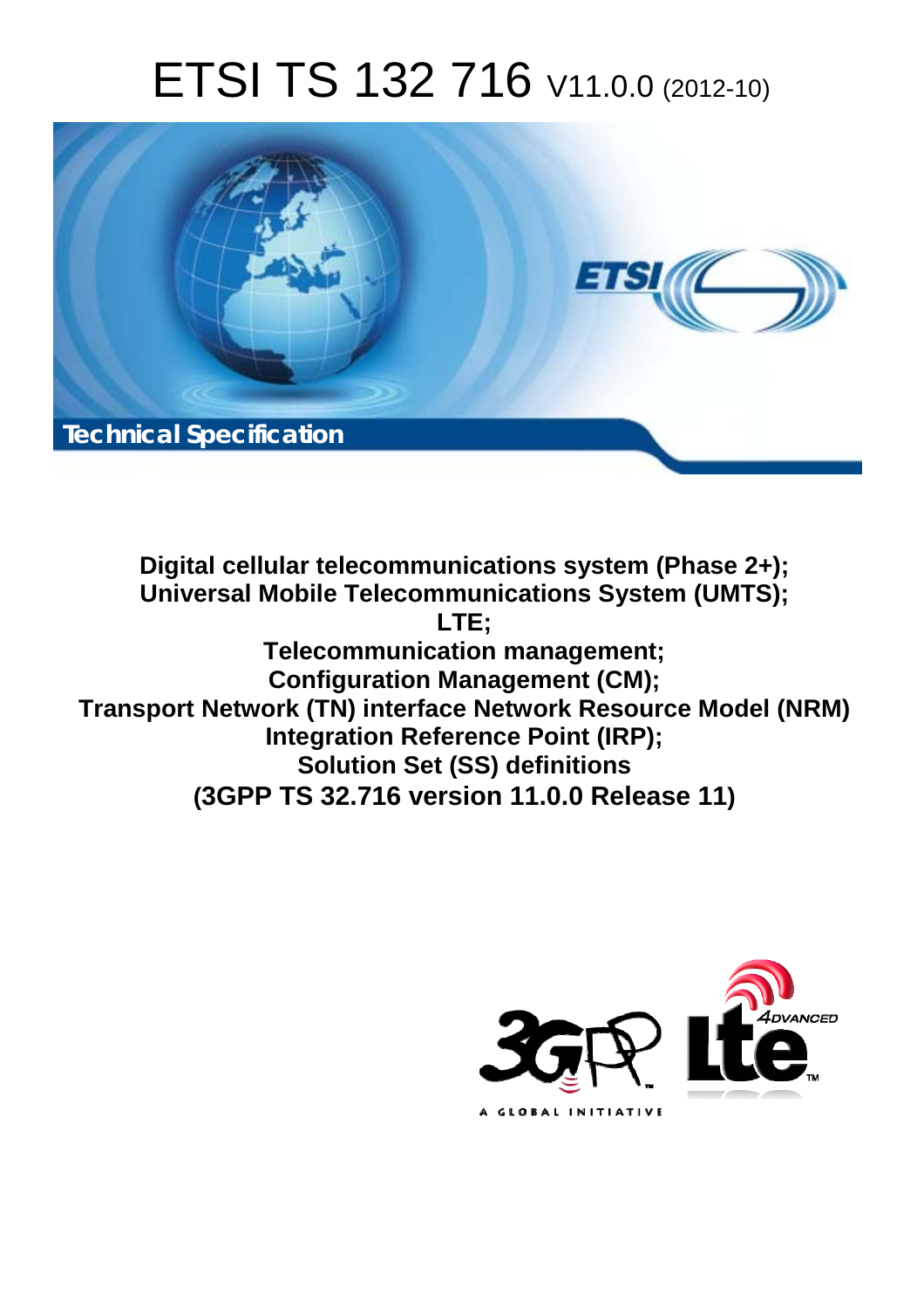Reference RTS/TSGS-0532716vb00

> Keywords GSM,LTE,UMTS

#### *ETSI*

#### 650 Route des Lucioles F-06921 Sophia Antipolis Cedex - FRANCE

Tel.: +33 4 92 94 42 00 Fax: +33 4 93 65 47 16

Siret N° 348 623 562 00017 - NAF 742 C Association à but non lucratif enregistrée à la Sous-Préfecture de Grasse (06) N° 7803/88

#### *Important notice*

Individual copies of the present document can be downloaded from: [http://www.etsi.org](http://www.etsi.org/)

The present document may be made available in more than one electronic version or in print. In any case of existing or perceived difference in contents between such versions, the reference version is the Portable Document Format (PDF). In case of dispute, the reference shall be the printing on ETSI printers of the PDF version kept on a specific network drive within ETSI Secretariat.

Users of the present document should be aware that the document may be subject to revision or change of status. Information on the current status of this and other ETSI documents is available at <http://portal.etsi.org/tb/status/status.asp>

If you find errors in the present document, please send your comment to one of the following services: [http://portal.etsi.org/chaircor/ETSI\\_support.asp](http://portal.etsi.org/chaircor/ETSI_support.asp)

#### *Copyright Notification*

No part may be reproduced except as authorized by written permission. The copyright and the foregoing restriction extend to reproduction in all media.

> © European Telecommunications Standards Institute 2012. All rights reserved.

DECT<sup>™</sup>, PLUGTESTS<sup>™</sup>, UMTS<sup>™</sup> and the ETSI logo are Trade Marks of ETSI registered for the benefit of its Members. **3GPP**TM and **LTE**™ are Trade Marks of ETSI registered for the benefit of its Members and of the 3GPP Organizational Partners.

**GSM**® and the GSM logo are Trade Marks registered and owned by the GSM Association.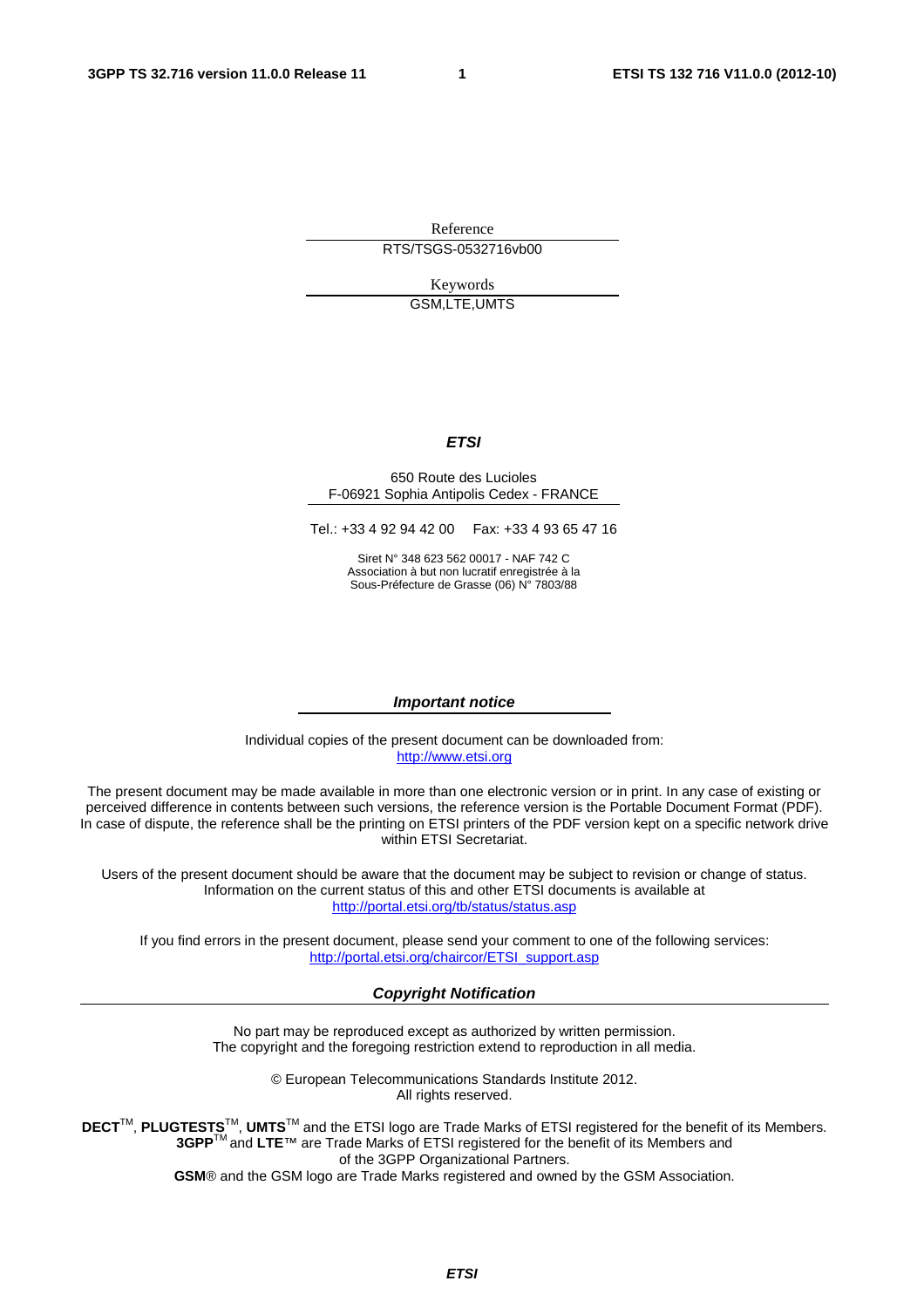# Intellectual Property Rights

IPRs essential or potentially essential to the present document may have been declared to ETSI. The information pertaining to these essential IPRs, if any, is publicly available for **ETSI members and non-members**, and can be found in ETSI SR 000 314: *"Intellectual Property Rights (IPRs); Essential, or potentially Essential, IPRs notified to ETSI in respect of ETSI standards"*, which is available from the ETSI Secretariat. Latest updates are available on the ETSI Web server ([http://ipr.etsi.org\)](http://webapp.etsi.org/IPR/home.asp).

Pursuant to the ETSI IPR Policy, no investigation, including IPR searches, has been carried out by ETSI. No guarantee can be given as to the existence of other IPRs not referenced in ETSI SR 000 314 (or the updates on the ETSI Web server) which are, or may be, or may become, essential to the present document.

### Foreword

This Technical Specification (TS) has been produced by ETSI 3rd Generation Partnership Project (3GPP).

The present document may refer to technical specifications or reports using their 3GPP identities, UMTS identities or GSM identities. These should be interpreted as being references to the corresponding ETSI deliverables.

The cross reference between GSM, UMTS, 3GPP and ETSI identities can be found under [http://webapp.etsi.org/key/queryform.asp.](http://webapp.etsi.org/key/queryform.asp)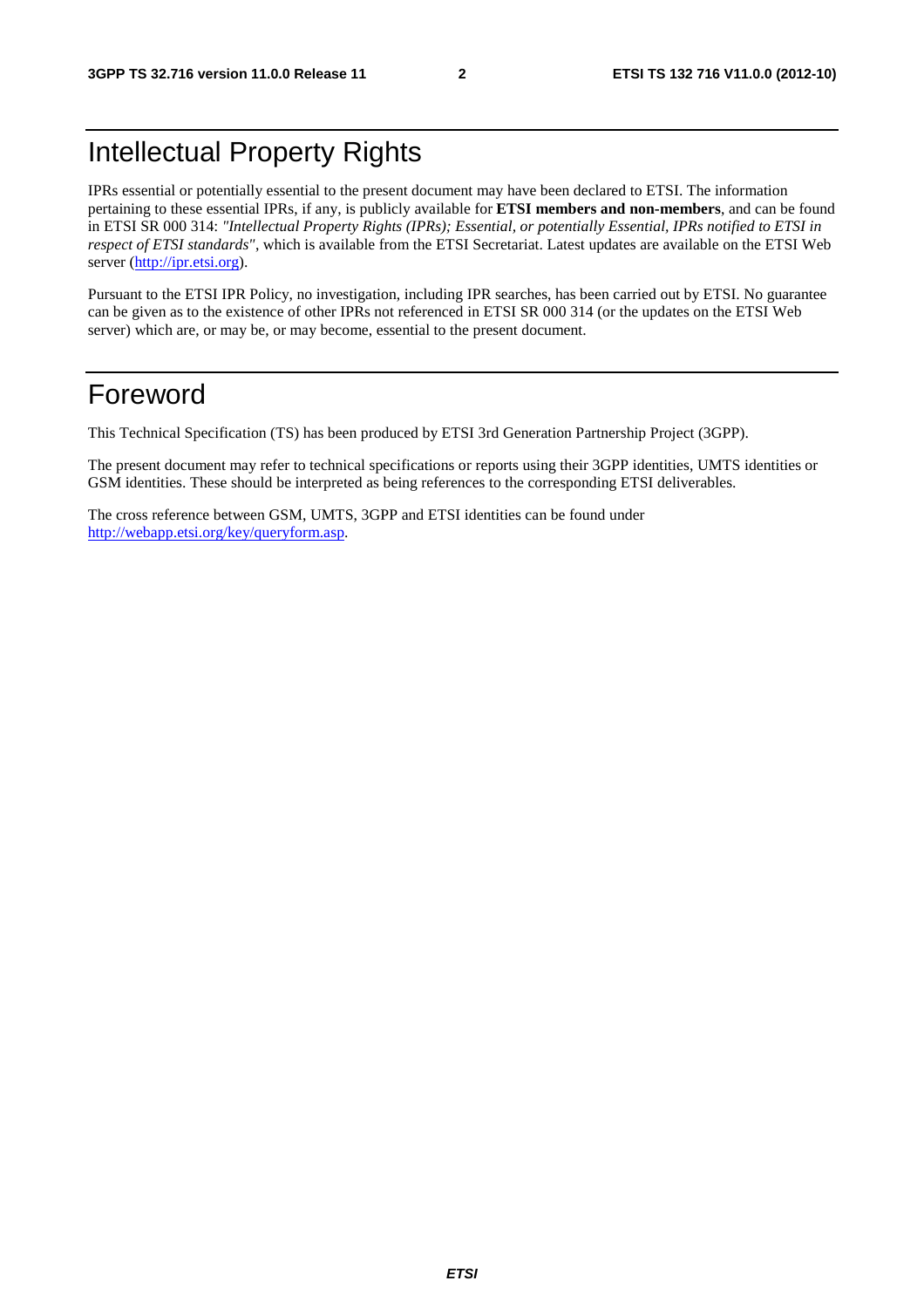$\mathbf{3}$ 

# Contents

| 1                                                      |  |
|--------------------------------------------------------|--|
| 2                                                      |  |
| 3<br>3.1<br>3.2                                        |  |
| $\overline{4}$                                         |  |
| <b>Annex A (normative):</b>                            |  |
| A.1<br>A.1.1<br>A.1.2<br>A.1.2.1<br>A.1.2.2            |  |
| A.2<br>A.2.1<br>A.2.2<br>A.2.2.1<br>A.2.2.2<br>A.2.2.3 |  |
| A.3<br>A.3.1<br>A.3.2                                  |  |
| <b>Annex B</b> (normative):                            |  |
| B.1<br>B.1.1                                           |  |
| B.2<br><b>B.2.2</b>                                    |  |
| B.3<br><b>B.3.1</b><br><b>B.3.2</b><br><b>B.3.3</b>    |  |
| <b>Annex C</b> (informative):                          |  |
|                                                        |  |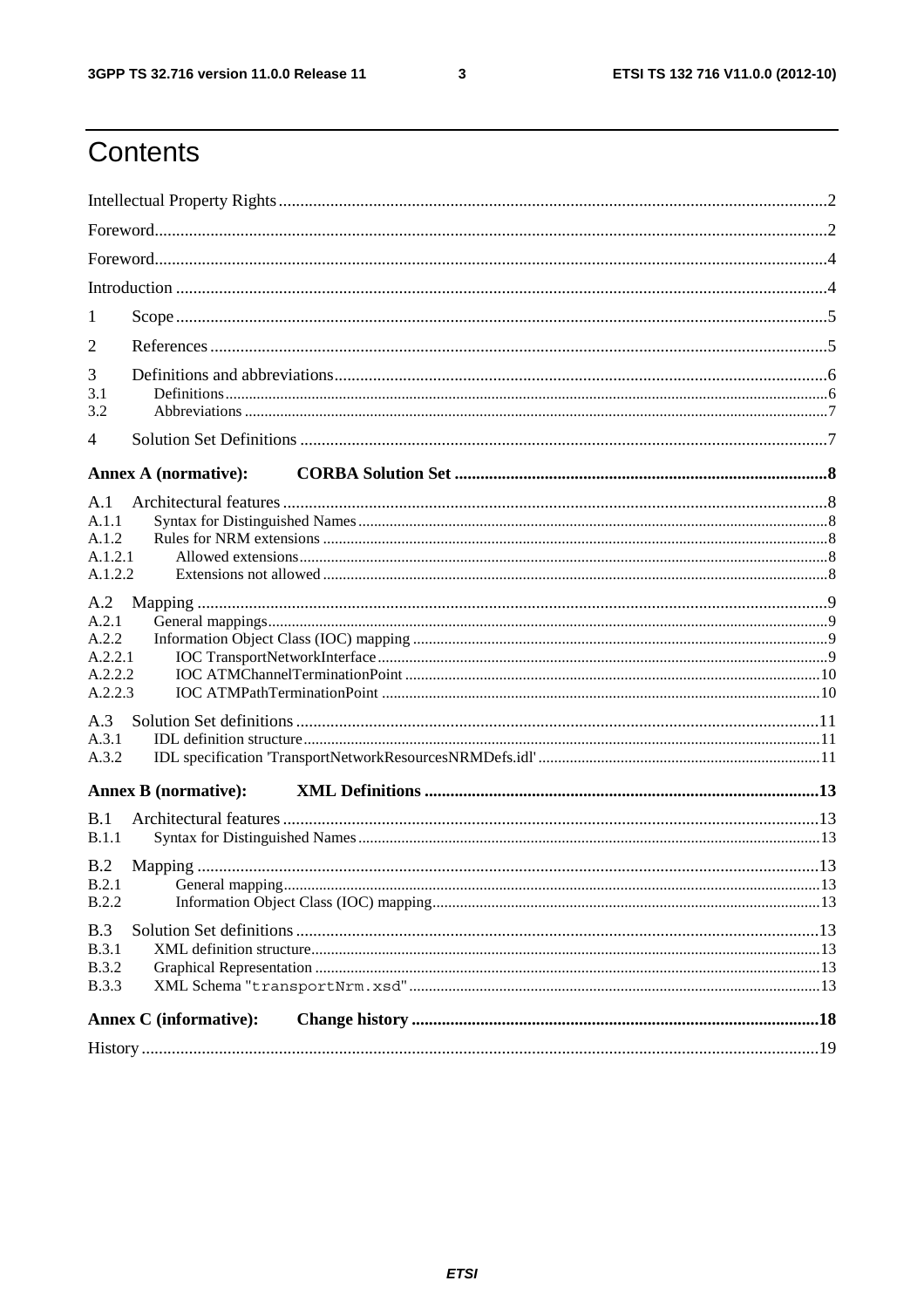### Foreword

This Technical Specification has been produced by the 3<sup>rd</sup> Generation Partnership Project (3GPP).

The contents of the present document are subject to continuing work within the TSG and may change following formal TSG approval. Should the TSG modify the contents of the present document, it will be re-released by the TSG with an identifying change of release date and an increase in version number as follows:

Version x.y.z

where:

- x the first digit:
	- 1 presented to TSG for information;
	- 2 presented to TSG for approval;
	- 3 or greater indicates TSG approved document under change control.
- y the second digit is incremented for all changes of substance, i.e. technical enhancements, corrections, updates, etc.
- z the third digit is incremented when editorial only changes have been incorporated in the document.

### Introduction

The present document is part of a TS-family covering the 3<sup>rd</sup> Generation Partnership Project; Technical Specification Group Services and System Aspects; Telecommunication management; as identified below:

| 32.716: | Configuration Management (CM); Transport Network (TN) interface Network Resource<br>Model (NRM) Integration Reference Point (IRP); Solution Set (SS) definitions |
|---------|------------------------------------------------------------------------------------------------------------------------------------------------------------------|
| 32.712: | Configuration Management (CM); Transport Network (TN) interface Network Resource Model<br>(NRM) Integration Reference Point (IRP): Information Service (IS)      |
| 32.711: | Configuration Management (CM); Transport Network (TN) interface Network Resource Model<br>(NRM) Integration Reference Point (IRP): Requirements                  |

Configuration Management (CM), in general, provides the operator with the ability to assure correct and effective operation of the 3G-network as it evolves. CM actions have the objective to control and monitor the actual configuration on the NEs and NRs, and they may be initiated by the operator or functions in the OSs or NEs.

CM actions may be requested as part of an implementation programme (e.g. additions and deletions), as part of an optimisation programme (e.g. modifications), and to maintain the overall Quality of Service (QoS). The CM actions are initiated either as a single action on a Network Element (NE) of the 3G-network or as part of a complex procedure involving actions on many NEs.

The Itf-N interface for Configuration Management is built up by a number of Integration Reference Points (IRPs) and a related Name Convention, which realise the functional capabilities over this interface. The basic structure of the IRPs is defined in 3GPP TS 32.101 [1] and 3GPP TS 32.102 [2]. For CM, a number of IRPs (and the Name Convention) are defined herein, used by this as well as other technical specifications for telecom management produced by 3GPP.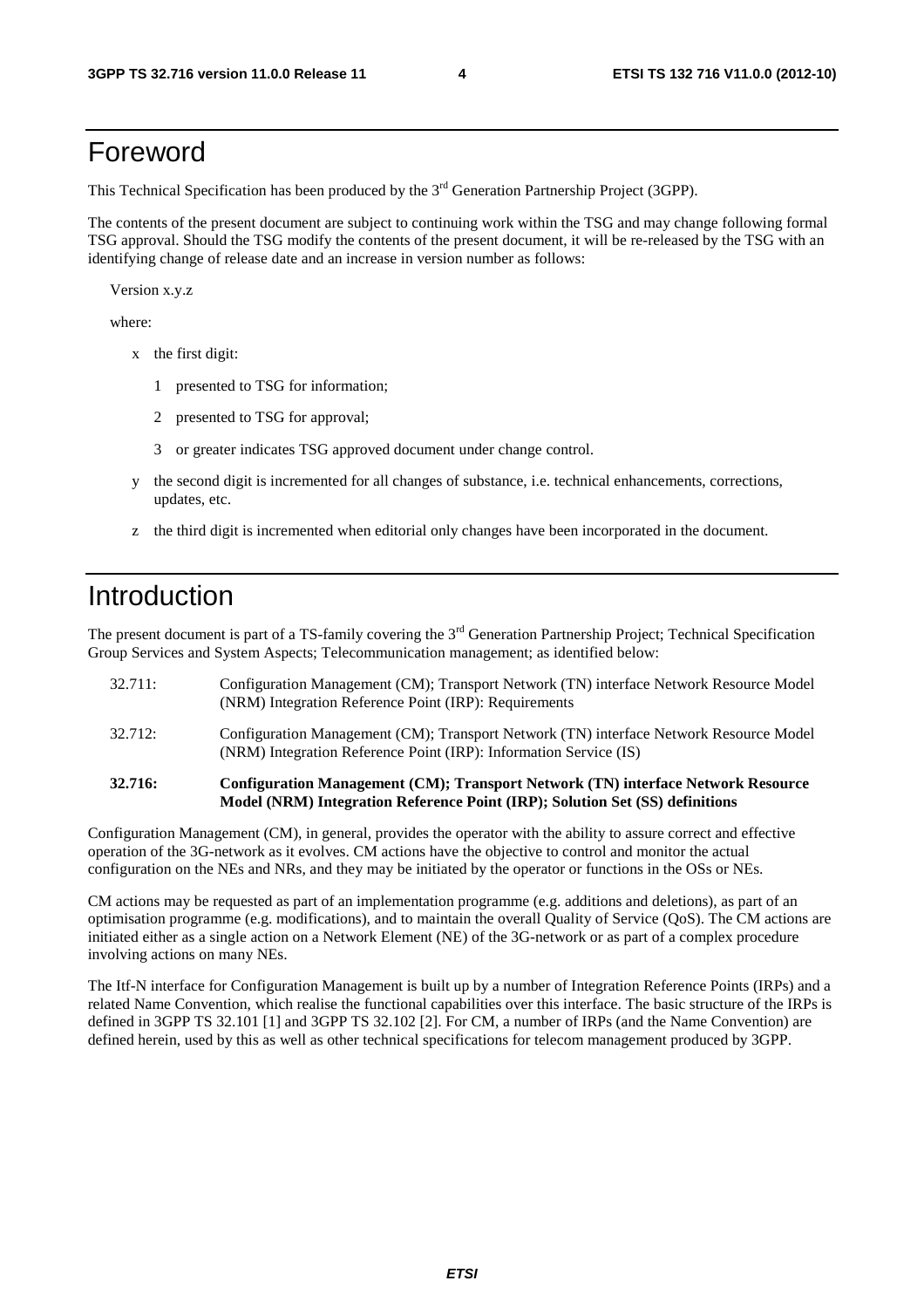### 1 Scope

The present document is part of an Integration Reference Point (IRP) named Transport Network (TN) interface Network Resource Model (NRM) IRP, through which an IRPAgent can communicate configuration management information to one or several IRPManagers concerning TN resources. The TN NRM IRP comprises a set of specifications defining Requirements, a protocol neutral Information Service and one or more Solution Set(s).

The present document specifies the Solution Sets for the TN NRM IRP.

This specification is related to 3GPP TS 32.712 [4] V11.0.X.

### 2 References

The following documents contain provisions which, through reference in this text, constitute provisions of the present document.

- References are either specific (identified by date of publication, edition number, version number, etc.) or non-specific.
- For a specific reference, subsequent revisions do not apply.
- For a non-specific reference, the latest version applies. In the case of a reference to a 3GPP document (including a GSM document), a non-specific reference implicitly refers to the latest version of that document *in the same Release as the present document*.
- [1] 3GPP TS 32.101: "Telecommunication management; Principles and high level requirements".
- [2] 3GPP TS 32.102: "Telecommunication management; Architecture".
- [3] 3GPP TS 32.600: "Telecommunication management; Configuration Management (CM); Concept and high-level requirements".
- [4] 3GPP TS 32.712: "Telecommunication management; Configuration Management (CM); Transport Network (TN) interface Network Resource Model (NRM) Integration Reference Point (IRP): Information Service (IS)".
- [5] 3GPP TS 32.300: "Telecommunication management; Configuration Management (CM); Name convention for Managed Objects".
- [6] OMG Notification Service, Version 1.0.
- [7] OMG CORBA services: Common Object Services Specification, Update: November 22, 1996.
- [8] The Common Object Request Broker: Architecture and Specification (for specification of valid version, see [1]).
- [9] 3GPP TS 32.306: "Telecommunication management; Configuration Management (CM); Notification Integration Reference Point (IRP): Solution Set (SS) definitions".
- [10] 3GPP TS 32.612: "Telecommunication management; Configuration Management (CM); Bulk CM Integration Reference Point (IRP): Information Service (IS)".
- [11] 3GPP TS 32.616: "Telecommunication management; Configuration Management (CM); Bulk CM Integration Reference Point (IRP): Solution Set (SS) definitions ".
- [12] W3C REC-xml-20001006: "Extensible Markup Language (XML) 1.0 (Second Edition)".
- [13] W3C REC-xmlschema-0-20010502: "XML Schema Part 0: Primer".
- [14] W3C REC-xmlschema-1-20010502: "XML Schema Part 1: Structures".
- [15] W3C REC-xmlschema-2-20010502: "XML Schema Part 2: Datatypes".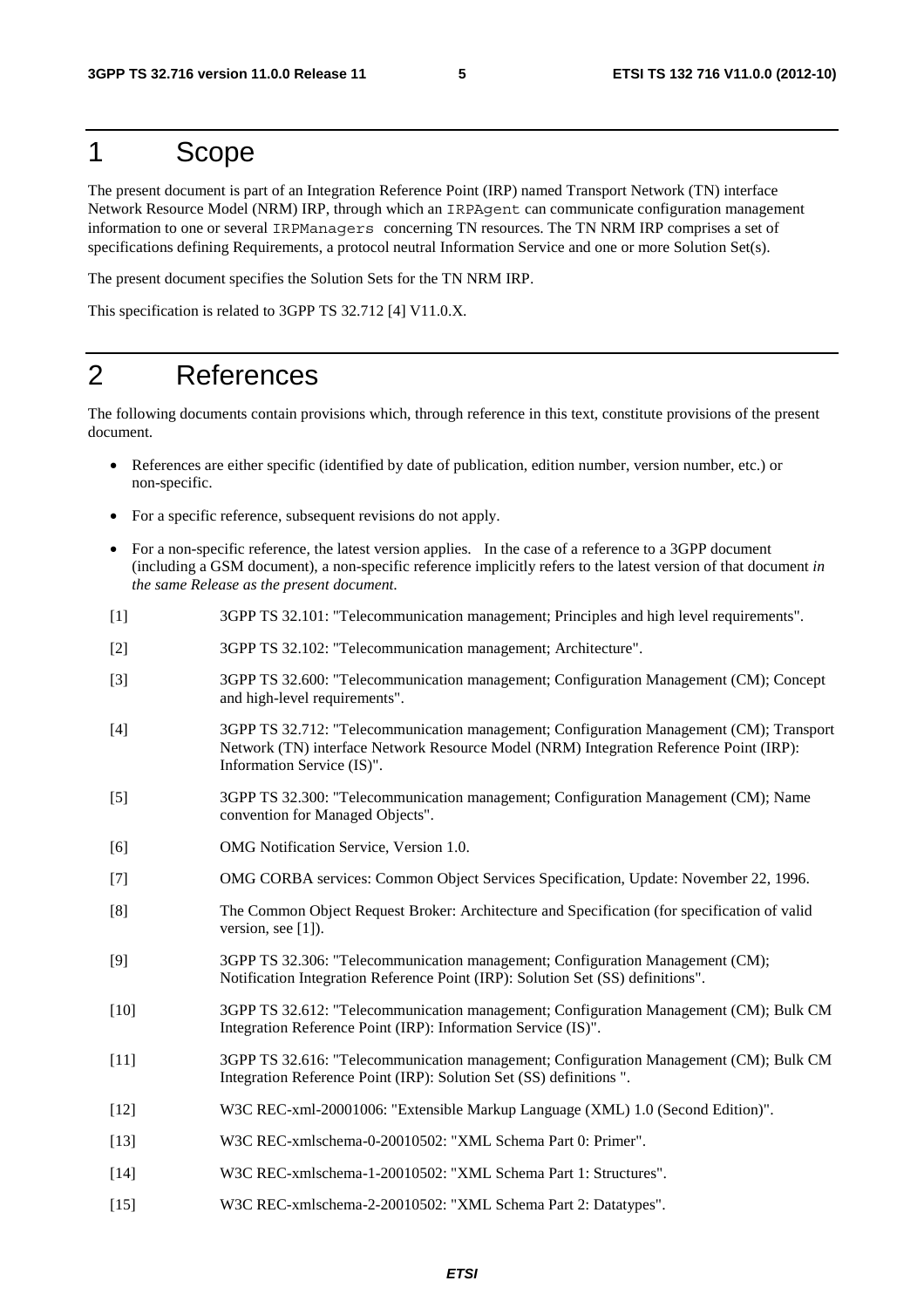[16] W3C REC-xml-names-19990114: "Namespaces in XML".

### 3 Definitions and abbreviations

#### 3.1 Definitions

For terms and definitions please refer to 3GPP TS 32.101 [1], TS 32.102 [2], TS 32.600 [3] and TS 32.712 [4] and the following apply.

**XML file:** file containing an XML document

**XML document:** composed of the succession of an optional XML declaration followed by a root XML element

NOTE: See [12]; in the scope of the present document.

**XML declaration:** it specifies the version of XML being used

NOTE: See [12].

**XML element:** has a type, is identified by a name, may have a set of XML attribute specifications and is either composed of the succession of an XML start-tag followed by the XML content of the XML element followed by an XML end-tag, or composed simply of an XML empty-element tag; each XML element may contain other XML elements

NOTE: See [12].

**empty XML element:** having an empty XML content; an empty XML element still possibly has a set of XML attribute specifications; an empty XML element is either composed of the succession of an XML start-tag directly followed by an XML end-tag, or composed simply of an XML empty-element tag

NOTE: See [12].

**XML content (of an XML element):** empty if the XML element is simply composed of an XML empty-element tag; otherwise the part, possibly empty, of the XML element between its XML start-tag and its XML end-tag

**XML start-tag:** the beginning of a non-empty XML element is marked by an XML start-tag containing the name and the set of XML attribute specifications of the XML element

NOTE: See [12].

**XML end-tag:** the end of a non-empty XML element is marked by an XML end-tag containing the name of the XML element

NOTE: See [12].

**XML empty-element tag:** composed simply of an empty-element tag containing the name and the set of XML attribute specifications of the XML element

NOTE: See [12].

**XML attribute specification:** has a name and a value

NOTE: See [12].

**DTD:** defines structure and content constraints to be respected by an XML document to be valid with regard to this DTD

NOTE: See [12].

**XML schema:** more powerful than a DTD, an XML schema defines structure and content constraints to be respected by an XML document to conform with this XML schema; through the use of XML namespaces several XML schemas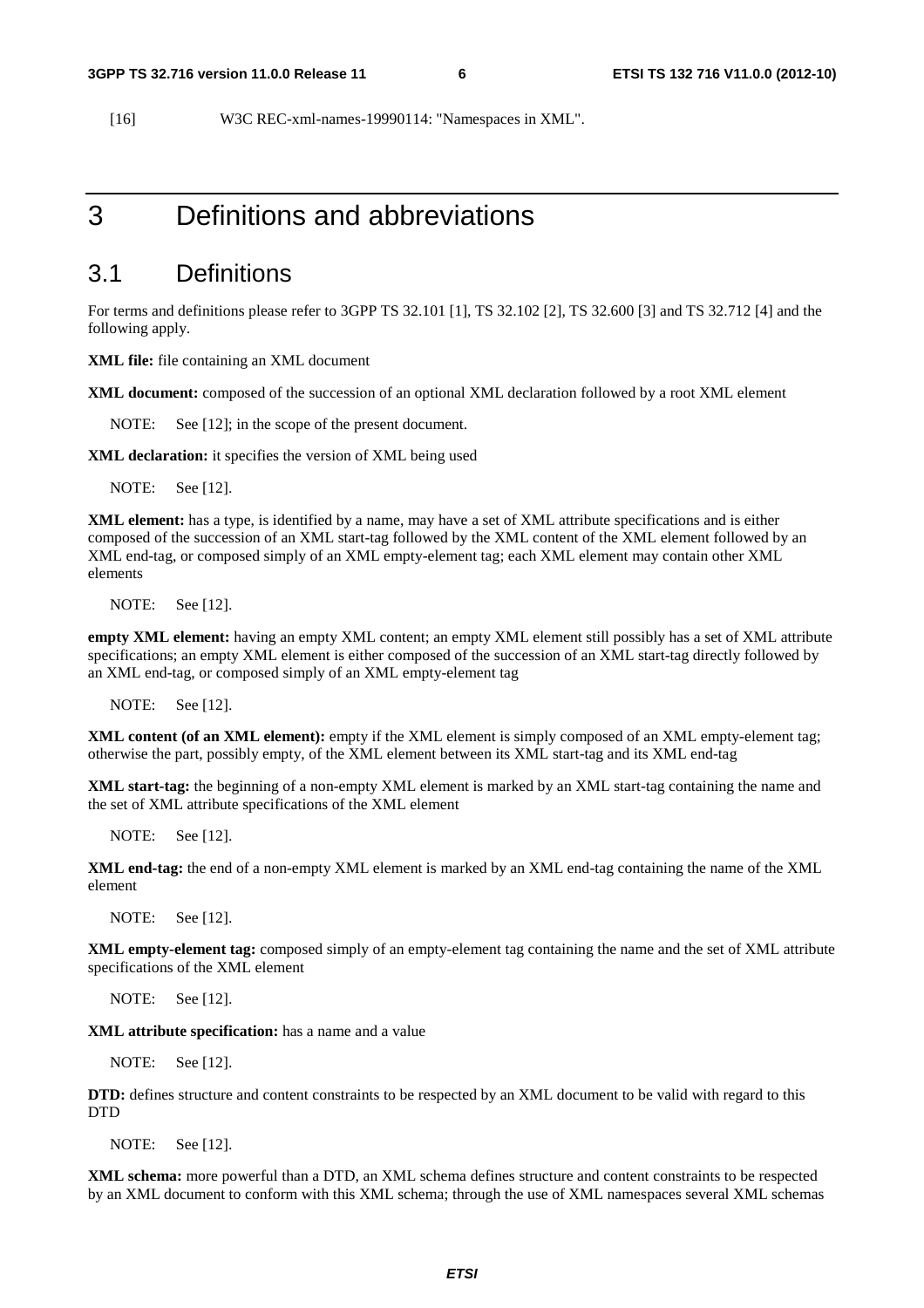can be used together by a single XML document; an XML schema is itself also an XML document that shall conform with the XML schema for XML schemas

NOTE: See [13], [14] and [15].

**XML namespace:** enables qualifying element and attribute names used in XML documents by associating them with namespaces identified by different XML schemas

NOTE: See [16], in the scope of the present document.

**XML complex type:** defined in an XML schema; cannot be directly used in an XML document; can be the concrete type or the derivation base type for an XML element type or for another XML complex type; ultimately defines constraints for an XML element on its XML attribute specifications and/or its XML content

NOTE: See [13], [14] and [15].

**XML element type:** declared by an XML schema; can be directly used in an XML document; as the concrete type of an XML element, directly or indirectly defines constraints on its XML attribute specifications and/or its XML content; can also be the concrete type or the derivation base type for another XML element type

NOTE: See [13], [14] and [15].

#### 3.2 Abbreviations

For the purposes of the present document, the following abbreviations apply:

| CМ           | <b>Configuration Management</b>            |
|--------------|--------------------------------------------|
| <b>CORBA</b> | Common Object Request Broker Architecture  |
| DN           | Distinguished Name                         |
| <b>DTD</b>   | Document Type Definition                   |
| <b>EDGE</b>  | <b>Enhanced Data for GSM Evolution</b>     |
| <b>GERAN</b> | <b>GSM/EDGE Radio Access Network</b>       |
| <b>GSM</b>   | Global System for Mobile communication     |
| IS.          | <b>Information Service</b>                 |
| IDL          | Interface Definition Language (OMG)        |
| <b>IOC</b>   | <b>Information Object Class</b>            |
| <b>IRP</b>   | Integration Reference Point                |
| <b>MO</b>    | <b>Managed Object</b>                      |
| MOC          | <b>Managed Object Class</b>                |
| <b>NRM</b>   | Network Resource Model                     |
| OMG          | <b>Object Management Group</b>             |
| SS           | <b>Solution Set</b>                        |
| TN           | <b>Transport Network</b>                   |
| <b>UMTS</b>  | Universal Mobile Telecommunications System |
| <b>UTRAN</b> | Universal Terrestrial Radio Access Network |
| XML          | eXtensible Markup Language                 |
|              |                                            |

### 4 Solution Set Definitions

This specification defines the following 3GPP TN NRM IRP Solution Set Definitions:

- 3GPP TN NRM IRP CORBA SS (Annex A)
- 3GPP TN NRM IRP XML Definitions (Annex B)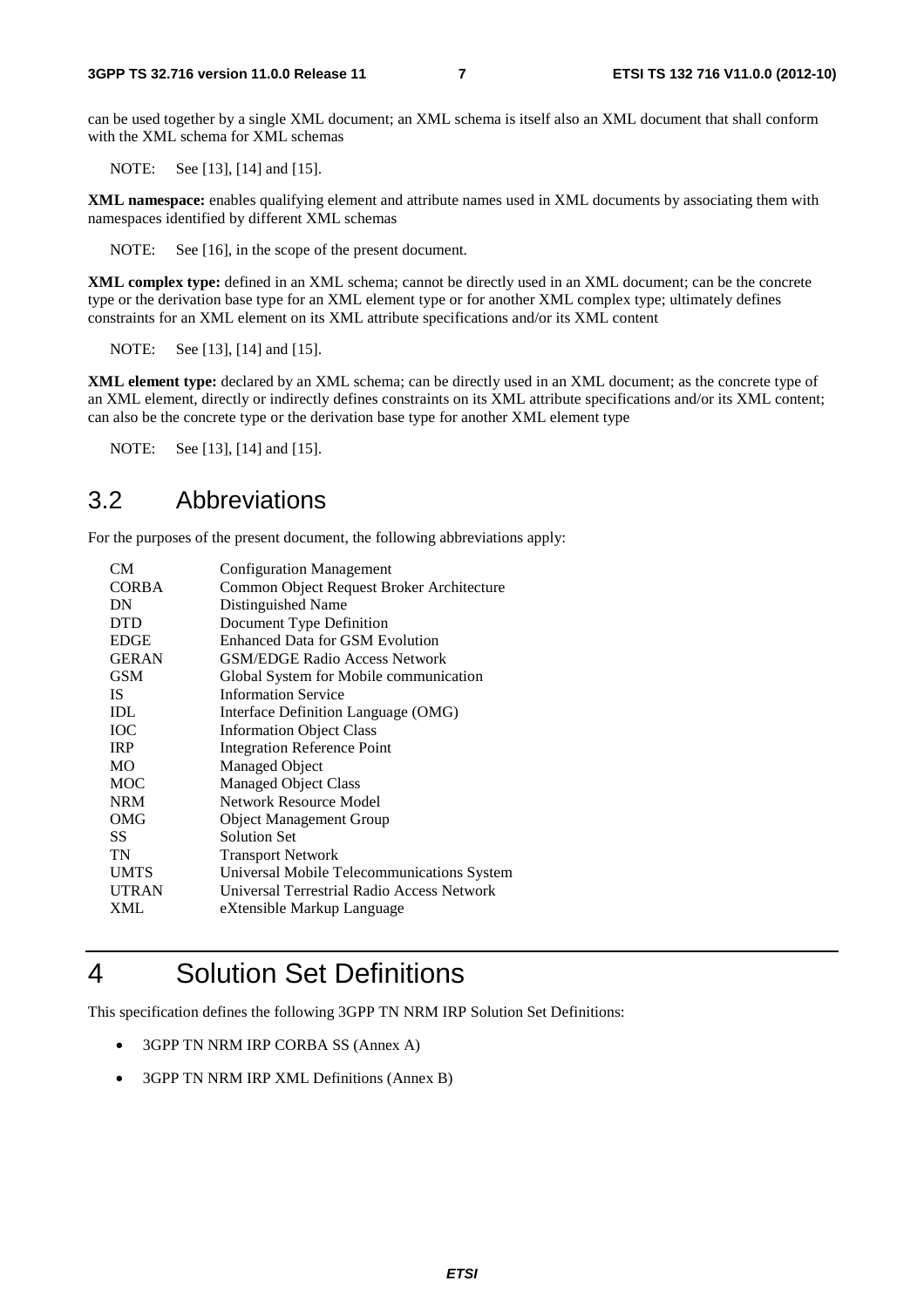# Annex A (normative): CORBA Solution Set

This annex contains the CORBA Solution Set for the IRP whose semantics is specified in TN NRM IRP: Information Service (TS 32.712 [4]).

### A.1 Architectural features

The overall architectural feature of Transport Network Resources IRP is specified in 3GPP TS 32.712 [4]. This clause specifies features that are specific to the CORBA SS.

### A.1.1 Syntax for Distinguished Names

The syntax of a Distinguished Name is defined in 3GPP TS 32.300 [5].

### A.1.2 Rules for NRM extensions

This clause discusses how the models and IDL definitions provided in the present document can be extended for a particular implementation and still remain compliant with 3GPP SA5's specifications.

### A.1.2.1 Allowed extensions

Vendor-specific MOCs may be supported. The vendor-specific MOCs may support new types of attributes. The 3GPP SA5-specified notifications may be issued referring to the vendor-specific MOCs and vendor-specific attributes. New MOCs shall be distinguishable from 3GPP SA5 MOCs by name. 3GPP SA5-specified and vendorspecific attributes may be used in vendor-specific MOCs. Vendor-specific attribute names shall be distinguishable from existing attribute names.

NRM MOCs may be subclassed. Subclassed MOCs shall maintain the specified behaviour of the 3GPP SA5's superior classes. They may add vendor-specific behaviour with vendor-specific attributes. When subclassing, naming attributes cannot be changed. The subclassed MOC shall support all attributes of its superior class. Vendor-specific attributes cannot be added to 3GPP SA5 NRM MOCs without subclassing.

When subclassing, the 3GPP SA5-specified containment rules and their specified cardinality shall still be followed. As an example, ManagementNode (or its subclasses) shall be contained under SubNetwork (or its subclasses).

Managed Object Instances may be instantiated as CORBA objects. This requires that the MOCs be represented in IDL. 3GPP SA5's NRM MOCs are not currently specified in IDL, but may be specified in IDL for instantiation or subclassing purposes. However, management information models should not require that IRPManagers access the instantiated managed objects other than through supported methods in the present document.

Extension rules related to notifications (Notification categories, Event Types, Extended Event Types etc.) are for further study.

### A.1.2.2 Extensions not allowed

The IDL specifications in the present document cannot be edited or altered. Any additional IDL specifications shall be specified in separate IDL files.

IDL interfaces (note: not MOCs) specified in the present document may not be subclassed or extended. New interfaces may be defined with vendor-specific methods.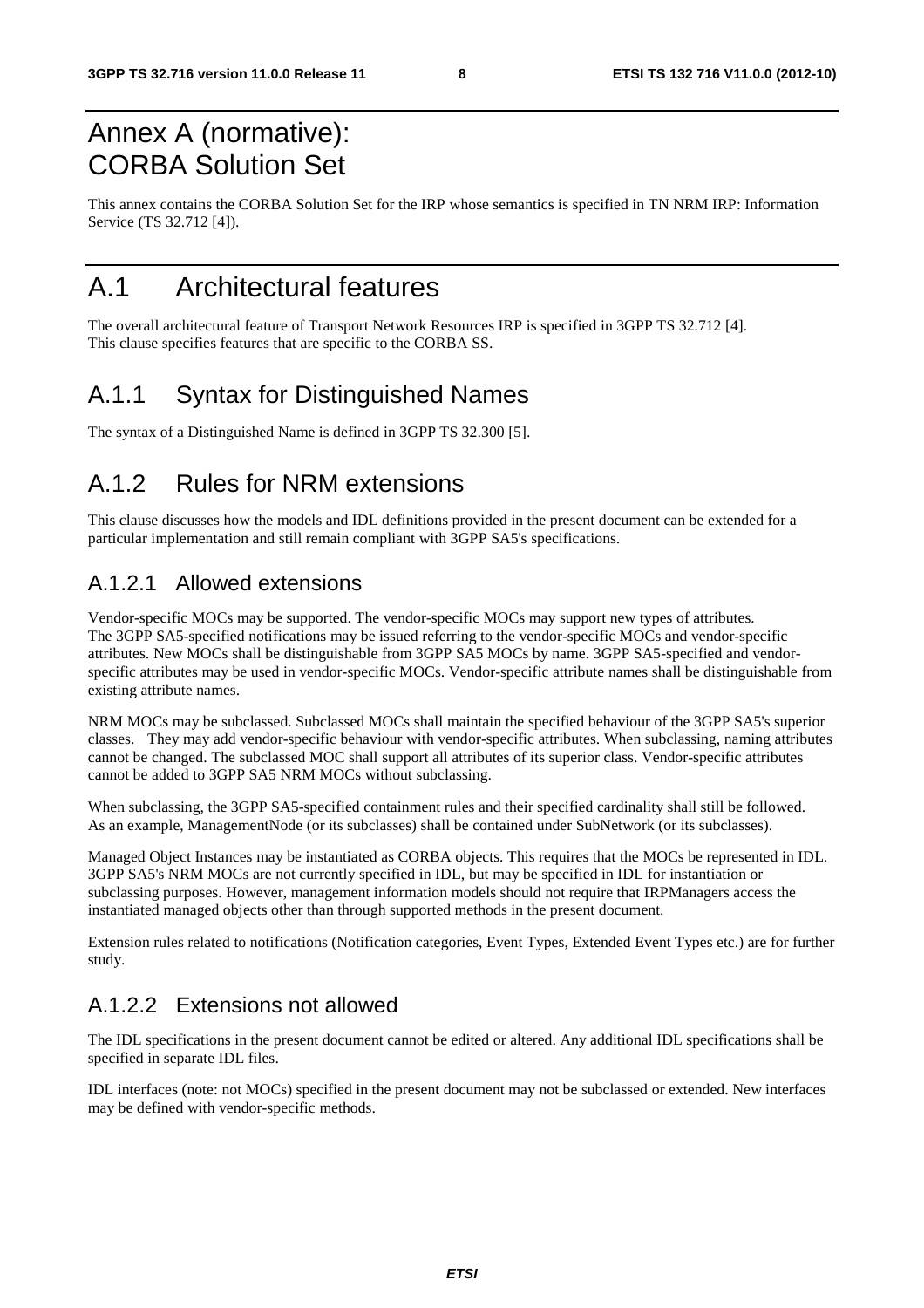# A.2 Mapping

### A.2.1 General mappings

The IS parameter name managedObjectInstance is mapped into DN.

Attributes modelling associations as defined in the NRM (here also called 'reference attributes') are in this SS mapped to attributes. The names of the reference attributes in the NRM are mapped to the corresponding attribute names in the MOC. When the cardinality for an association is 0..1 or 1..1 the datatype for the reference attribute is defined as an MOReference. The value of an MO reference contains the distinguished name of the associated MO. When the cardinality for an association allows more than one referred MO, the reference attribute will be of type MOReferenceSet, which contains a sequence of MO references.

If a reference attribute is changed, an AttributeValueChange notification is emitted.

### A.2.2 Information Object Class (IOC) mapping

#### A.2.2.1 IOC TransportNetworkInterface

#### **Table A.2.2.1: Mapping from NRM IOC TransportNetworkInterface attributes to SS equivalent MOC TransportNetworkInterface attributes**

| <b>NRM Attributes of IOC</b><br>TransportNetworkInterface in<br>3GPP TS 32.712 [4] | <b>SS Attributes</b>        | <b>SS Type</b> | <b>Support</b><br>Qualifier | Read | Write |
|------------------------------------------------------------------------------------|-----------------------------|----------------|-----------------------------|------|-------|
| transportNetworkInterfaceId                                                        | transportNetworkInterfaceId | string         | м                           | м    |       |
| userLabel                                                                          | userLabel                   | string         | м                           | М    | M     |
| transportNetworkType                                                               | transportNetworkType        | string         | M                           | M    |       |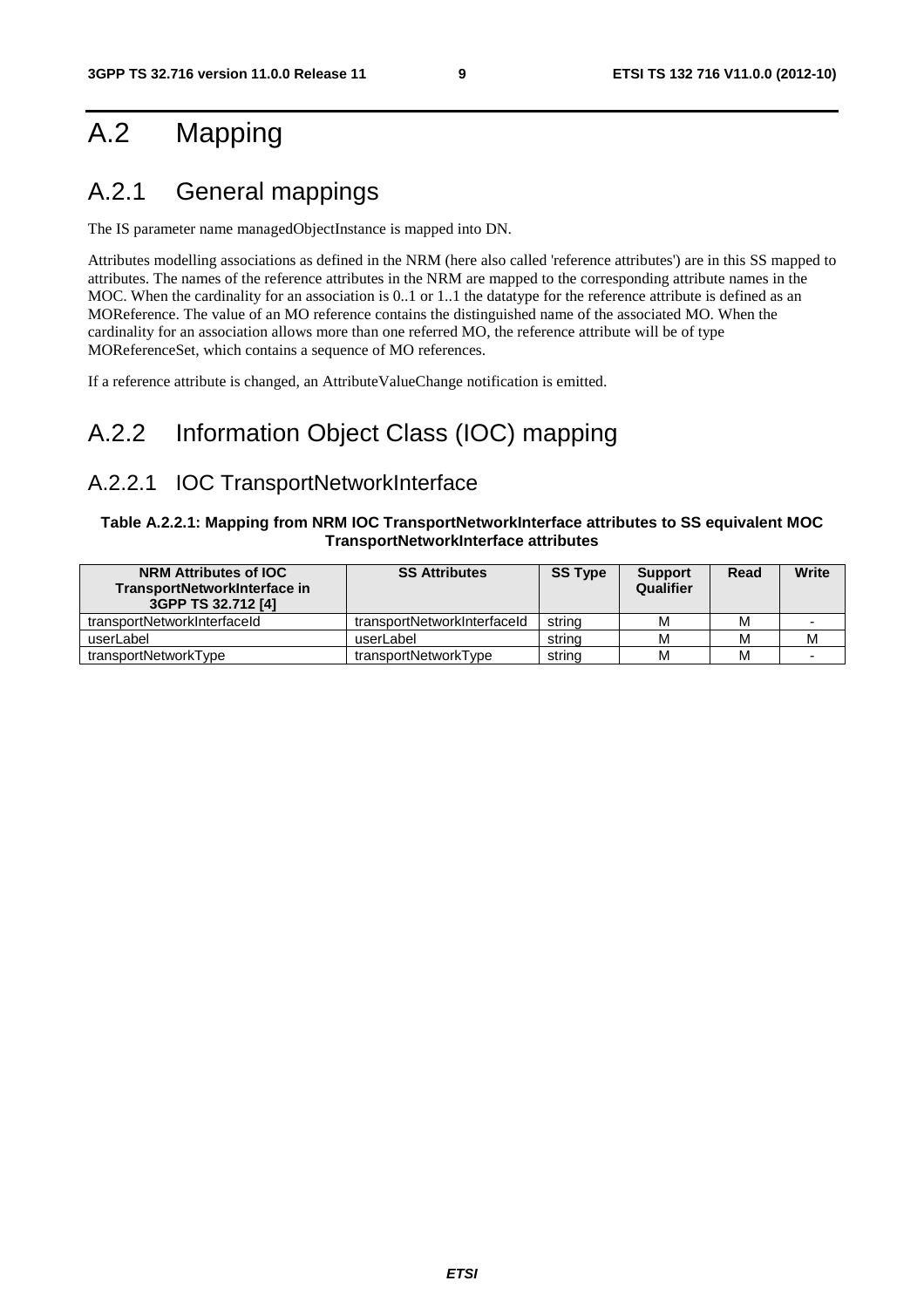### A.2.2.2 IOC ATMChannelTerminationPoint

| Table A.2.2.2: Mapping from NRM IOC ATMChannelTerminationPoint attributes and associations to |  |
|-----------------------------------------------------------------------------------------------|--|
| <b>SS equivalent MOC ATMTermination Point attributes</b>                                      |  |

| <b>NRM Associations/Attributes of</b><br><b>IOC</b><br><b>ATMChannelTerminationPoint</b> | <b>SS Attributes</b>          | <b>SS Type</b>         | <b>Support</b><br>Qualifier | <b>Read</b> | Write              |
|------------------------------------------------------------------------------------------|-------------------------------|------------------------|-----------------------------|-------------|--------------------|
| in 3GPP TS 32.712 [4]                                                                    |                               |                        |                             |             |                    |
| aTMChannelTerminationPointId                                                             | aTMChannelTerminationPointId  | strina                 | M                           | M           |                    |
| usageChannel                                                                             | usageChannel                  | string                 | M                           | M           |                    |
| virtualPathId                                                                            | virtualPathId                 | long                   | M                           | M           | O                  |
| virtualChannelId                                                                         | virtualChannelId              | long                   | M                           | M           | $\circ$            |
| physicalPortId                                                                           | physicalPortId                | strina                 | M                           | M           | $\overline{\rm o}$ |
| physicalInterfaceType                                                                    | physicalLinkType              | string                 | M                           | M           | O                  |
| serviceCategoryIn                                                                        | serviceCategoryIn             | long                   | M                           | M           | $\overline{\circ}$ |
| serviceCategoryEg                                                                        | serviceCategoryEg             | long                   | M                           | M           | O                  |
| usedAAL                                                                                  | usedAAL                       | long                   | M                           | M           | $\overline{\circ}$ |
| peakCellRateIn                                                                           | peakCellRateIn                | long                   | M                           | M           | $\overline{\circ}$ |
| peakCellRateEq                                                                           | peakCellRateEq                | long                   | M                           | M           | $\overline{\rm o}$ |
| sustainableCellRateIn                                                                    | sustainableCellRateIn         | long                   | $\circ$                     | M           | $\overline{\rm o}$ |
| sustainableCellRateEg                                                                    | sustainableCellRateEg         | long                   | $\circ$                     | M           | $\overline{\rm o}$ |
| maximumBurstSizeIn                                                                       | maximumBurstSizeIn            | long                   | M                           | M           | $\overline{\circ}$ |
| maximumBurstSizeEg                                                                       | maximumBurstSizeEg            | long                   | M                           | M           | O                  |
| minimumDesiredCellRateIn                                                                 | minimumDesiredCellRateIn      | long                   | $\circ$                     | M           | $\overline{\rm o}$ |
| minimumDesiredCellRateEg                                                                 | minimumDesiredCellRateEg      | long                   | $\circ$                     | M           | $\overline{\circ}$ |
| minimumCellRateIn                                                                        | minimumCellRateIn             | long                   | $\circ$                     | M           | $\overline{\rm o}$ |
| minimumCellRateEg                                                                        | minimumCellRateEg             | lona                   | $\circ$                     | M           | $\overline{\rm o}$ |
| aTMChannelTerminationPoint-                                                              | aTMChannelTerminationPointA   | <b>GenericNetworkR</b> | M                           | M           |                    |
| <b>ATMPathTerminationPoint</b>                                                           | <b>TMPathTerminationPoint</b> | esourcesIRPSyste       |                             |             |                    |
|                                                                                          |                               | m::AttributeTypes:     |                             |             |                    |
|                                                                                          |                               | :MOReference           |                             |             |                    |
| aTMChannelTerminationPoint-                                                              | aTMChannelTerminationPointlu  | GenericNetworkR        | M                           | M           |                    |
| <b>lubLink</b>                                                                           | bLink                         | esourcesIRPSyste       |                             |             |                    |
|                                                                                          |                               | m::AttributeTypes:     |                             |             |                    |
|                                                                                          |                               | :MOReferenceSet        |                             |             |                    |

### A.2.2.3 IOC ATMPathTerminationPoint

#### **Table A.2.2.3: Mapping from NRM IOC ATMPathTerminationPoint attributes and associations to SS equivalent MOC ATMTerminationPoint attributes**

| <b>NRM Associations/Attributes of</b><br><b>IOC ATMPathTerminationPoint</b><br>in 3GPP TS 32.712 [4] | <b>SS Attributes</b>                                  | <b>SS Type</b>                                                                      | <b>Support</b><br>Qualifier | Read | <b>Write</b> |
|------------------------------------------------------------------------------------------------------|-------------------------------------------------------|-------------------------------------------------------------------------------------|-----------------------------|------|--------------|
| aTMPathTerminationPointId                                                                            | aTMPathTerminationPointId                             | string                                                                              | M                           | м    |              |
| virtualPathId                                                                                        | virtualPathId                                         | long                                                                                | м                           | м    |              |
| physicalPortIdList                                                                                   | physicalPortIdList                                    | string                                                                              | м                           | м    |              |
| peakCellRateIn                                                                                       | peakCellRateIn                                        | long                                                                                | м                           | м    |              |
| peakCellRateEg                                                                                       | peakCellRateEq                                        | lona                                                                                | M                           | м    |              |
| aTMPathTerminationPoint-<br>ATMChannelTerminationPoint                                               | aTMPathTerminationPointATM<br>ChannelTerminationPoint | <b>GenericNetworkRes</b><br>ourcesIRPSystem::<br>AttributeTypes::MO<br>ReferenceSet | М                           | м    |              |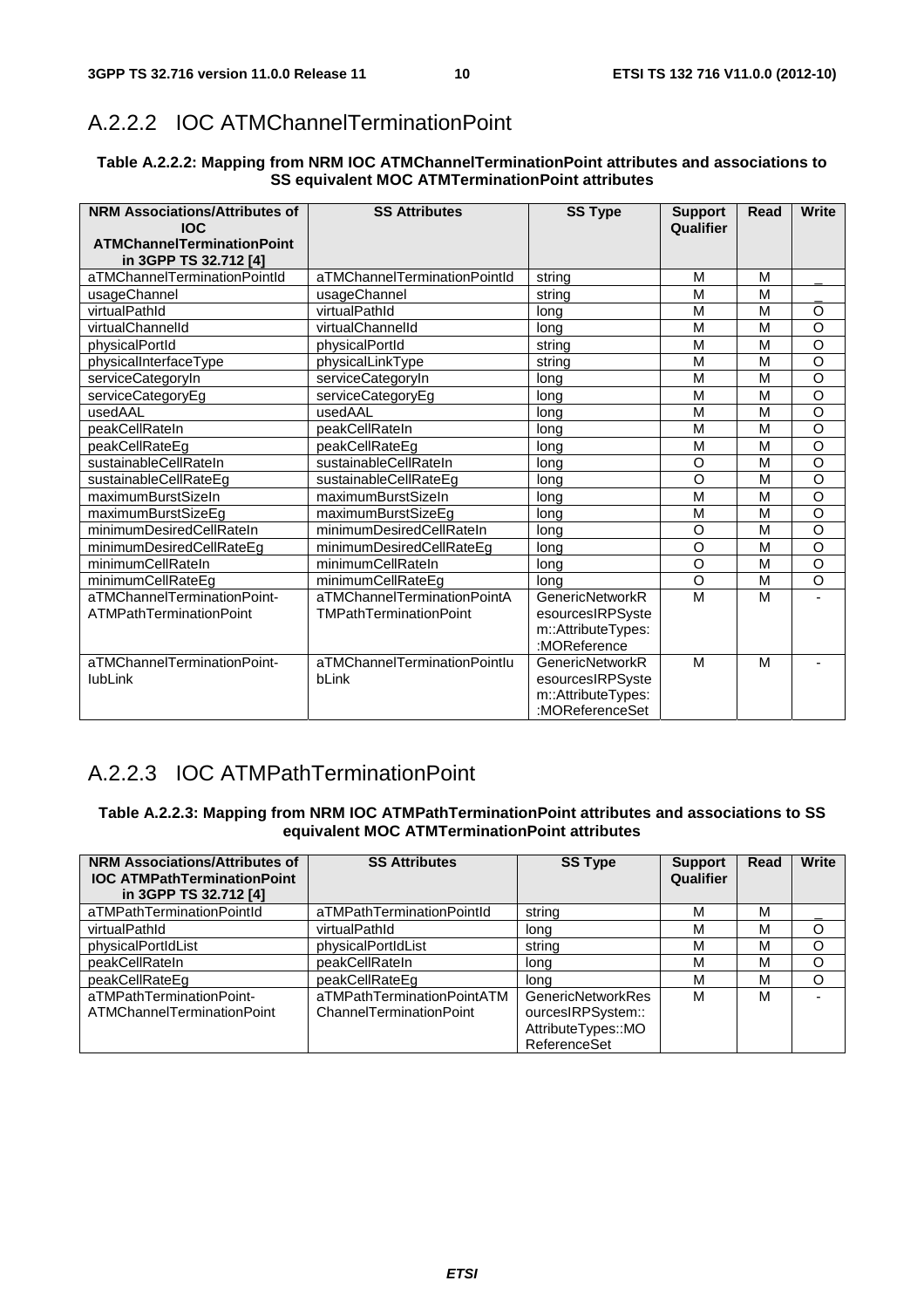### A.3 Solution Set definitions

### A.3.1 IDL definition structure

Clause A.3.2 defines the MO classes for the TN NRM IRP.

### A.3.2 IDL specification 'TransportNetworkResourcesNRMDefs.idl'

```
//File: TransportNetworkResourcesNRMDefs.idl 
#ifndef _TRANSPORT_NETWORK_RESOURCES_NRM_DEFS_IDL_ 
#define _TRANSPORT_NETWORK_RESOURCES_NRM_DEFS_IDL_ 
#include "GenericNetworkResourcesNRMDefs.idl" 
#pragma prefix "3gppsa5.org" 
/** 
 * This module defines constants for each MO class name and 
  * the attribute names for each defined MO class. 
  */ 
module TransportNetworkResourcesNRMDefs 
{ 
 /** 
        * Definitions for MO class TransportNetworkInterface 
        */ 
      interface TransportNetworkInterface : GenericNetworkResourcesNRMDefs::ManagedFunction
\{ const string CLASS = "TransportNetworkInterface"; 
          // Attribute Names 
          // 
          const string transportNetworkInterfaceId = "transportNetworkInterfaceId"; 
          const string transportNetworkType= "transportNetworkType"; 
       }; 
       /** 
        * Definitions for MO class ATMChannelTerminationPoint 
        */ 
       interface ATMChannelTerminationPoint 
       { 
          const string CLASS = "ATMChannelTerminationPoint"; 
          // Attribute Names 
          // 
          const string aTMChannelTerminationPointId = "aTMChannelTerminationPointId"; 
          const string usageChannel= "usageChannel"; 
          const string virtualPathId= "virtualPathId"; 
          const string virtualChannelId= "virtualChannelId"; 
          const string physicalPortId= "physicalPortId"; 
          const string physicalLinkType= "physicalLinkType"; 
          const string serviceCategoryIn= "serviceCategoryIn"; 
          const string serviceCategoryEg= "serviceCategoryEg"; 
          const string usedAAL= "usedAAL"; 
 const string peakCellRateIn= "peakCellRateIn"; 
 const string peakCellRateEg= "peakCellRateEg"; 
          const string sustainableCellRateIn= "sustainableCellRateIn"; 
          const string sustainableCellRateEg= "sustainableCellRateEg"; 
          const string maximumBurstSizeIn= "maximumBurstSizeIn"; 
          const string maximumBurstSizeEg= "maximumBurstSizeEg"; 
          const string minimumDesiredCellRateIn= "minimumDesiredCellRateIn"; 
          const string minimumDesiredCellRateEg= "minimumDesiredCellRateEg"; 
          const string minimumCellRateIn= "minimumCellRateIn"; 
          const string minimumCellRateEg= "minimumCellRateEg"; 
          const string aTMChannelTerminationPointATMPathTerminationPoint = 
"aTMChannelTerminationPointATMPathTerminationPoint"; 
          const string aTMChannelTerminationPointIubLink = "aTMChannelTerminationPointIubLink"; 
       }; 
      7 * * * Definitions for MO class ATMPathTerminationPoint 
        */ 
       interface ATMPathTerminationPoint 
\left\{ \begin{array}{ccc} 1 & 1 \\ 1 & 1 \end{array} \right\} const string CLASS = "ATMPathTerminationPoint"; 
          // Attribute Names 
          // 
         const string aTMPathTerminationPointId = "aTMPathTerminationPoint";
          const string virtualPathId= "virtualPathId"; 
         const string physicalPortIdList= "physicalPortIdList";
```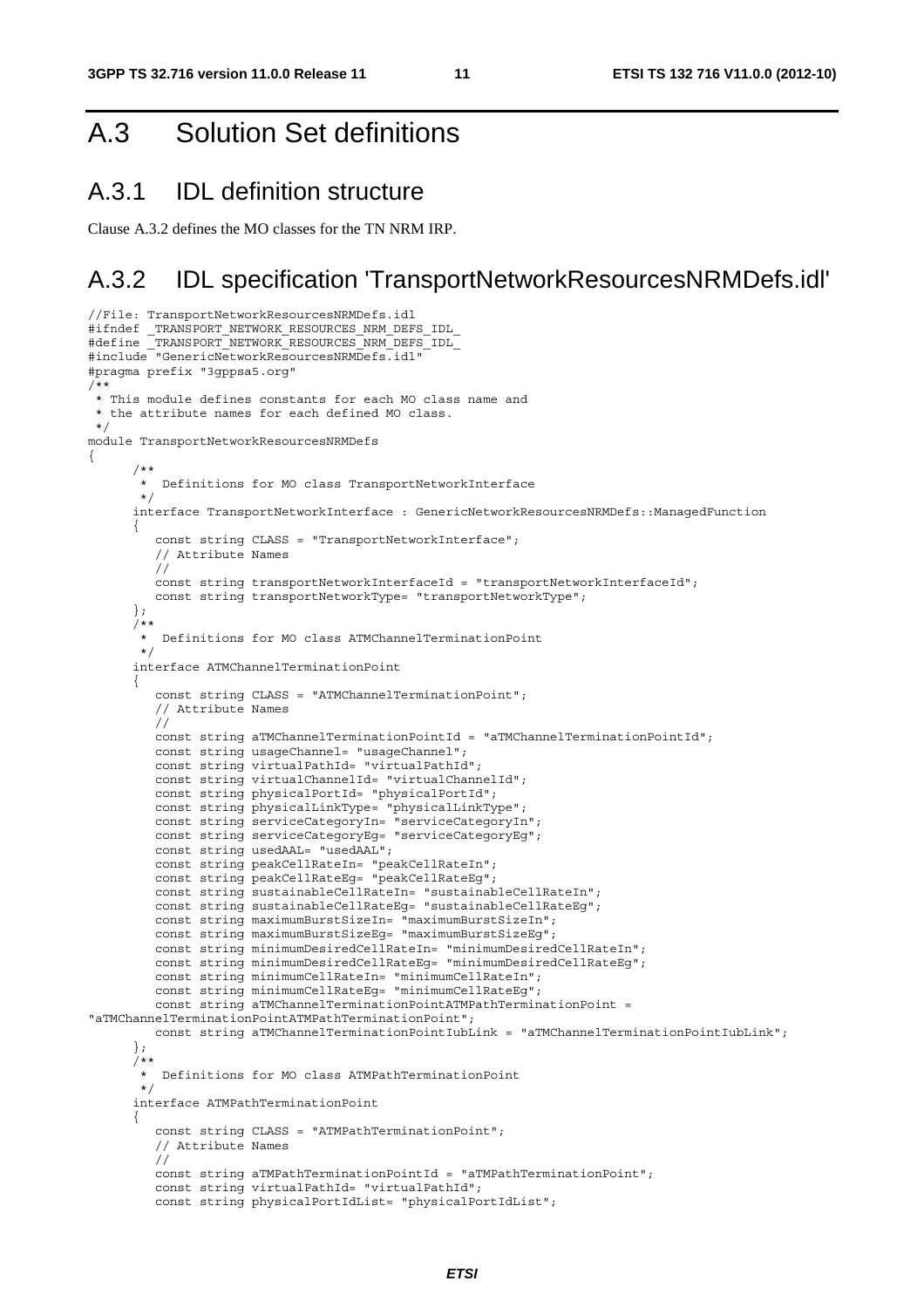```
 const string peakCellRateIn= "peakCellRateIn"; 
 const string peakCellRateEg= "peakCellRateEg"; 
 const string aTMPathTerminationPointATMChannelTerminationPoint = 
"aTMPathTerminationPointATMChannelTerminationPoint"; 
     }; 
}; 
#endif // _TRANSPORT_NETWORK_RESOURCES_NRM_DEFS_IDL_
```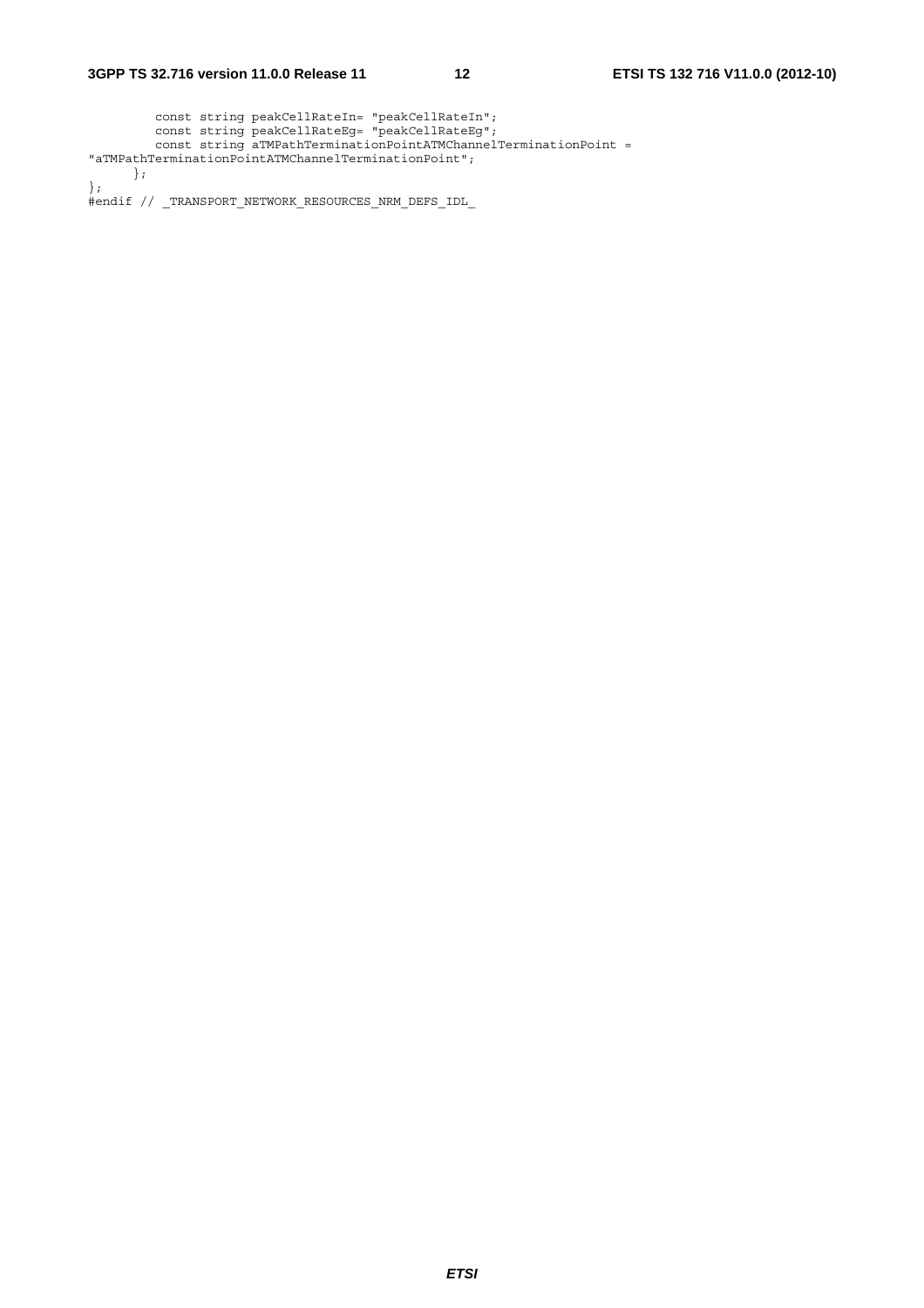# Annex B (normative): XML Definitions

This annex contains the XML Definitions for the TN NRM IRP as it applies to Itf-N, in accordance with TN NRM IRP Information Service (TS 32.712 [4]).

### B.1 Architectural features

The overall architectural feature of Transport Network Resources IRP is specified in 3GPP TS 32.712 [4]. This clause specifies features that are specific to the XML Definitions.

### B.1.1 Syntax for Distinguished Names

The syntax of a Distinguished Name is defined in 3GPP TS 32.300 [5].

### B.2 Mapping

#### B.2.1 General mapping

An IOC maps to an XML element of the same name as the IOC's name in the IS. An IOC attribute maps to a subelement of the corresponding IOC's XML element, and the name of this sub-element is the same as the attribute's name in the IS.

#### B.2.2 Information Object Class (IOC) mapping

Not present in the current version of this specification.

# B.3 Solution Set definitions

### B.3.1 XML definition structure

The overall description of the file format of configuration data XML files is provided by 3GPP TS 32.616 [11].

Annex B.3.3 of the present document defines the NRM-specific XML schema transportNrm.xsd for the Transport interface Network Resources IRP NRM defined in 3GPP TS 32.712 [4].

XML schema transportNrm.xsd explicitly declares NRM-specific XML element types for the related NRM.

The definition of those NRM-specific XML element types complies with the generic mapping rules defined in 3GPP TS 32.616 [11].

### B.3.2 Graphical Representation

Not present in the current version of this specification.

### B.3.3 XML Schema "transportNrm.xsd"

<?xml version="1.0" encoding="UTF-8"?>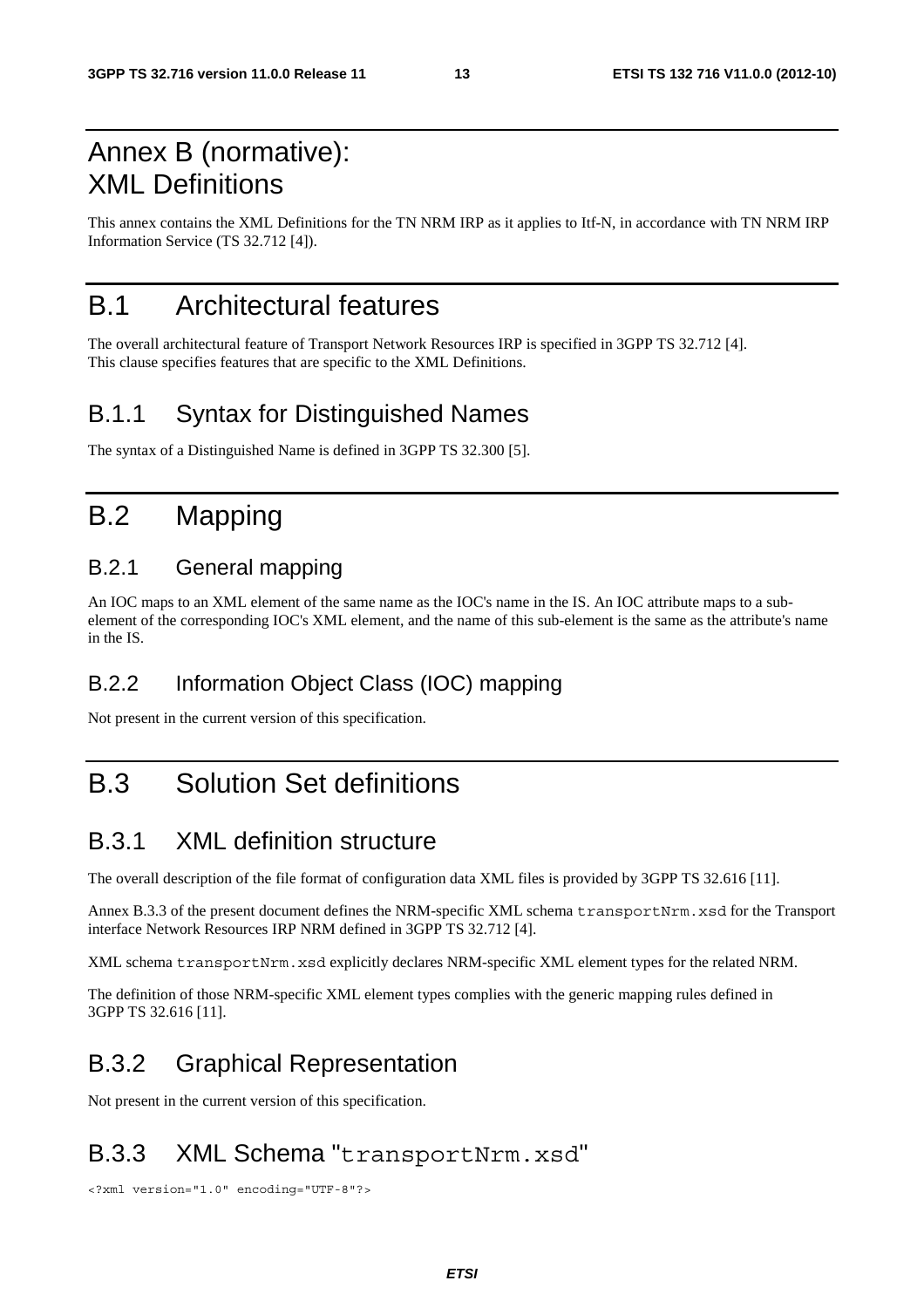#### **3GPP TS 32.716 version 11.0.0 Release 11 14 ETSI TS 132 716 V11.0.0 (2012-10)**

```
<! - -
   3GPP TS 32.716 Transport Network Interface NRM IRP 
  Bulk CM Configuration data file NRM-specific XML schema 
  transportNrm.xsd 
--> 
<schema 
   targetNamespace= 
"http://www.3gpp.org/ftp/specs/archive/32_series/32.716#transportNrm" 
   elementFormDefault="qualified" 
  xmlns="http://www.w3.org/2001/XMLSchema" 
   xmlns:xn= 
"http://www.3gpp.org/ftp/specs/archive/32_series/32.626#genericNrm" 
   xmlns:tn= 
"http://www.3gpp.org/ftp/specs/archive/32_series/32.716#transportNrm" 
> 
   <import 
    namespace= 
"http://www.3gpp.org/ftp/specs/archive/32_series/32.626#genericNrm" 
 /<!--Transport Network Interface Resources IRP NRM attribute related XML types --> 
   <simpleType name="transportNetworkType"> 
     <restriction base="string"> 
       <enumeration value="ATM"/> 
       <enumeration value="IP"/> 
     </restriction> 
   </simpleType> 
   <simpleType name="serviceCategoryIn"> 
     <restriction base="string"> 
       <enumeration value="CBR"/> 
       <enumeration value="RT-VBR"/> 
       <enumeration value="NRT-VBR"/> 
       <enumeration value="ABR"/> 
       <enumeration value="UBR"/> 
       <enumeration value="GFR"/> 
     </restriction> 
   </simpleType> 
   <simpleType name="serviceCategoryEg"> 
     <restriction base="string"> 
       <enumeration value="CBR"/> 
       <enumeration value="RT-VBR"/> 
       <enumeration value="NRT-VBR"/> 
       <enumeration value="ABR"/> 
       <enumeration value="UBR"/> 
       <enumeration value="GFR"/> 
     </restriction> 
   </simpleType> 
   <simpleType name="usedAAL"> 
     <restriction base="string"> 
       <enumeration value="Null"/> 
       <enumeration value="AAL1"/> 
       <enumeration value="AAL2"/> 
       <enumeration value="AAL3"/> 
       <enumeration value="AAL4"/> 
       <enumeration value="AAL5"/> 
     </restriction> 
   </simpleType> 
   <simpleType name="virtualPathId"> 
     <restriction base="integer"> 
       <minInclusive value="0"/> 
     </restriction> 
   </simpleType> 
   <simpleType name="virtualChannelId"> 
     <restriction base="integer"> 
       <minInclusive value="0"/> 
     </restriction> 
   </simpleType> 
   <complexType name="physicalPortIdList"> 
    <sequence>
```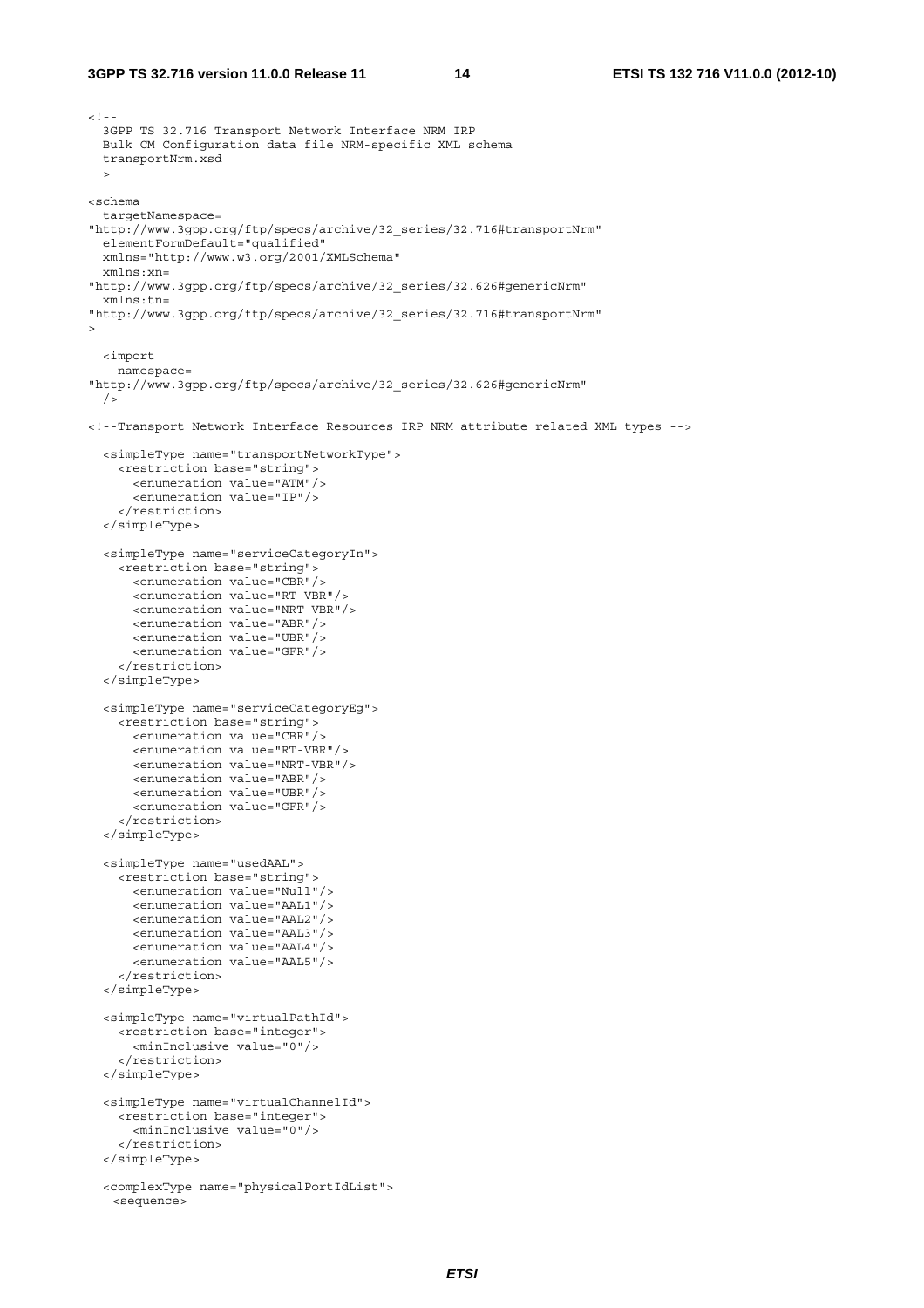```
 <element name="physicalPortId" type="string" minOccurs="1" maxOccurs="unbounded"> 
      </element> 
     </sequence> 
  </complexType> 
  <simpleType name="peakCellRateIn"> 
     <restriction base="integer"> 
       <minInclusive value="1"/> 
     </restriction> 
  </simpleType> 
  <simpleType name="peakCellRateEg"> 
     <restriction base="integer"> 
       <minInclusive value="1"/> 
     </restriction> 
  </simpleType> 
  <simpleType name="sustainableCellRateIn"> 
      <restriction base="integer"> 
       <minInclusive value="1"/> 
      </restriction> 
  </simpleType> 
  <simpleType name="sustainableCellRateEg"> 
      <restriction base="integer"> 
       <minInclusive value="1"/> 
      </restriction> 
  </simpleType> 
  <simpleType name="maximumBurstSizeIn"> 
      <restriction base="integer"> 
       <minInclusive value="1"/> 
      </restriction> 
  </simpleType> 
  <simpleType name="maximumBurstSizeEg"> 
      <restriction base="integer"> 
       <minInclusive value="1"/> 
      </restriction> 
  </simpleType> 
  <simpleType name="minimumCellRateIn"> 
      <restriction base="integer"> 
       <minInclusive value="1"/> 
      </restriction> 
  </simpleType> 
  <simpleType name="minimumCellRateEg"> 
      <restriction base="integer"> 
      <minInclusive value="1"/> 
      </restriction> 
  </simpleType> 
  <simpleType name="minimumDesiredCellRateIn"> 
     <restriction base="integer"> 
       <minInclusive value="1"/> 
      </restriction> 
  </simpleType> 
  <simpleType name="minimumDesiredCellRateEg"> 
      <restriction base="integer"> 
       <minInclusive value="1"/> 
      </restriction> 
  </simpleType> 
  <!-- Transport Network Interface Resources IRP NRM class associated XML elements --> 
  <element 
    name="TransportNetworkInterface" 
    substitutionGroup="xn:ManagedElementOptionallyContainedNrmClass" 
\Rightarrow <complexType> 
      <complexContent> 
       <extension base="xn:NrmClass"> 
         <sequence> 
           <element name="attributes" minOccurs="0"> 
               <complexType> 
                <all>
```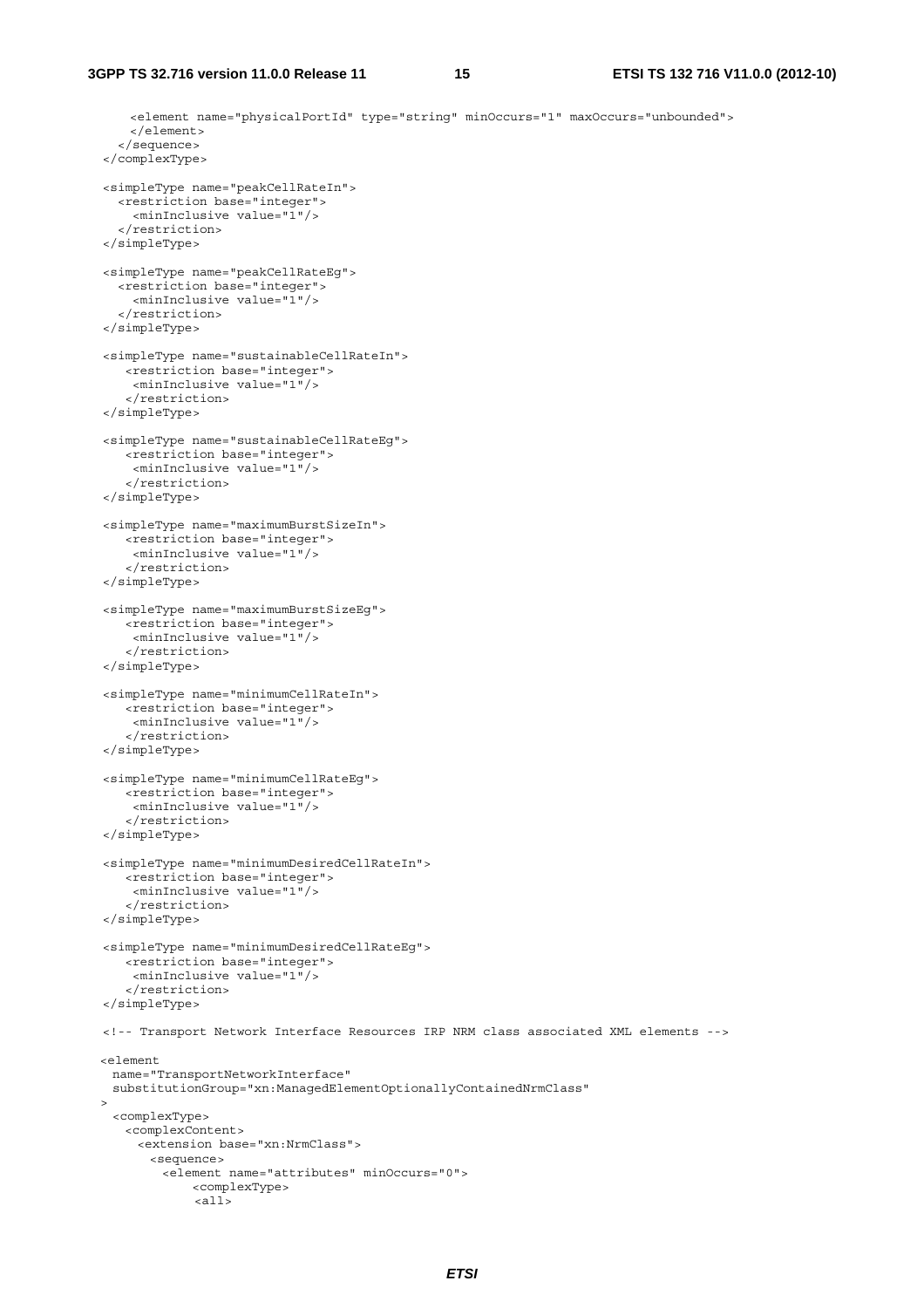```
 <element name="userLabel" type="string"/> 
                <element 
                name="transportNetworkType" 
                 type="tn:transportNetworkType" 
              / </all> 
            </complexType> 
            </element> 
          <choice minOccurs="0" maxOccurs="unbounded"> 
           <element ref="tn:ATMPathTerminationPoint"/> 
           <element ref="tn:ATMChannelTerminationPoint"/> 
           <element ref="xn:VsDataContainer"/> 
          </choice> 
        </sequence> 
      </extension> 
    </complexContent> 
  </complexType> 
 </element> 
 <element name="ATMChannelTerminationPoint"> 
  <complexType> 
    <complexContent> 
      <extension base="xn:NrmClass"> 
        <sequence> 
          <element name="attributes" minOccurs="0"> 
              <complexType> 
              <all> 
               <element name="usageChannel" type="string"/> 
               <element 
                name="virtualPathId" 
                 type="tn:virtualPathId" 
              / <element 
                name="virtualChannelId" 
                 type="tn:virtualChannelId" 
              / <element 
                name="physicalPortId" 
                type="string" 
              / <element name="physicalInterfaceType" type="string" minOccurs="0"/> 
                <element 
                name="serviceCategoryIn" 
                 type="tn:serviceCategoryIn" 
              / <element 
                name="serviceCategoryEg" 
                type="tn:serviceCategoryEg" 
              /.<br><element
                name="usedAAL" 
                 type="tn:usedAAL" 
               /> 
                <element 
                name="peakCellRateIn" 
                type="tn:peakCellRateIn" 
               /> 
                <element 
                name="peakCellRateEg" 
                 type="tn:peakCellRateEg" 
              / <element 
                name="sustainableCellRateIn" 
                 type="tn:sustainableCellRateIn" 
                minOccurs="0" 
              / <element 
                name="sustainableCellRateEg" 
                type="tn:sustainableCellRateEg" 
                minOccurs="0" 
              / <element 
                name="maximumBurstSizeIn" 
                 type="tn:maximumBurstSizeIn" 
              / <element 
                name="maximumBurstSizeEg" 
                 type="tn:maximumBurstSizeEg"
```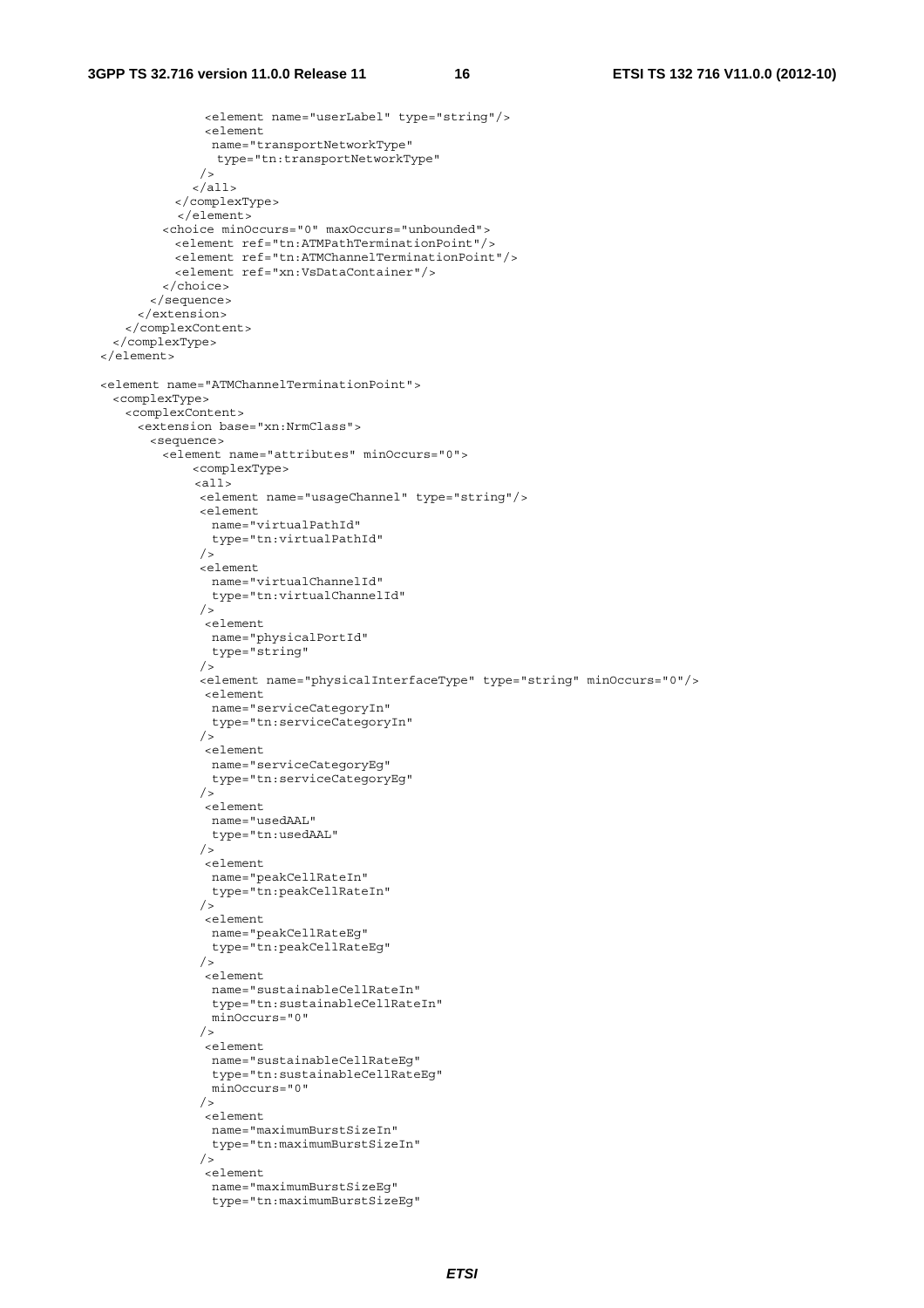```
 /> 
                <element 
                 name="minimumDesiredCellRateIn" 
                 type="tn:minimumDesiredCellRateIn" 
                 minOccurs="0" 
               / <element 
                 name="minimumDesiredCellRateEg" 
                 type="tn:minimumDesiredCellRateEg" 
                 minOccurs="0" 
               / <element 
                 name="minimumCellRateIn" 
                 type="tn:minimumCellRateIn" 
                 minOccurs="0" 
               / <element 
                 name="minimumCellRateEg" 
                 type="tn:minimumCellRateEg" 
                 minOccurs="0" 
               / <element name="aTMChannelTerminationPointATMPathTerminationPoint" type="xn:dn"/> 
                <element name="aTMChannelTerminationPointIubLink" type="xn:dnList"/> 
               </all> 
            </complexType> 
            </element> 
          <choice> 
            <element ref="xn:VsDataContainer" minOccurs="0" maxOccurs="unbounded"/> 
          </choice> 
        </sequence> 
      </extension> 
     </complexContent> 
  </complexType> 
 </element> 
 <element name="ATMPathTerminationPoint"> 
  <complexType> 
    <complexContent> 
      <extension base="xn:NrmClass"> 
        <sequence> 
          <element name="attributes" minOccurs="0"> 
              <complexType> 
              \epsilonall\sqrt{ } <element 
                name="virtualPathId" 
                 type="tn:virtualPathId" 
                /> 
                <element 
                 name="physicalPortIdList" 
                 type="tn:physicalPortIdList" 
               / <element 
                 name="peakCellRateIn" 
                 type="tn:peakCellRateIn" 
              /.<br><element
                 name="peakCellRateEg" 
                 type="tn:peakCellRateEg" 
                /> 
                <element name="aTMPathTerminationPointATMChannelTerminationPoint" type="xn:dnList"/> 
             \langleall> </complexType> 
            </element> 
          <choice minOccurs="0" maxOccurs="unbounded"> 
            <element ref="xn:VsDataContainer"/> 
          </choice> 
        </sequence> 
      </extension> 
    </complexContent> 
   </complexType> 
 </element>
```
</schema>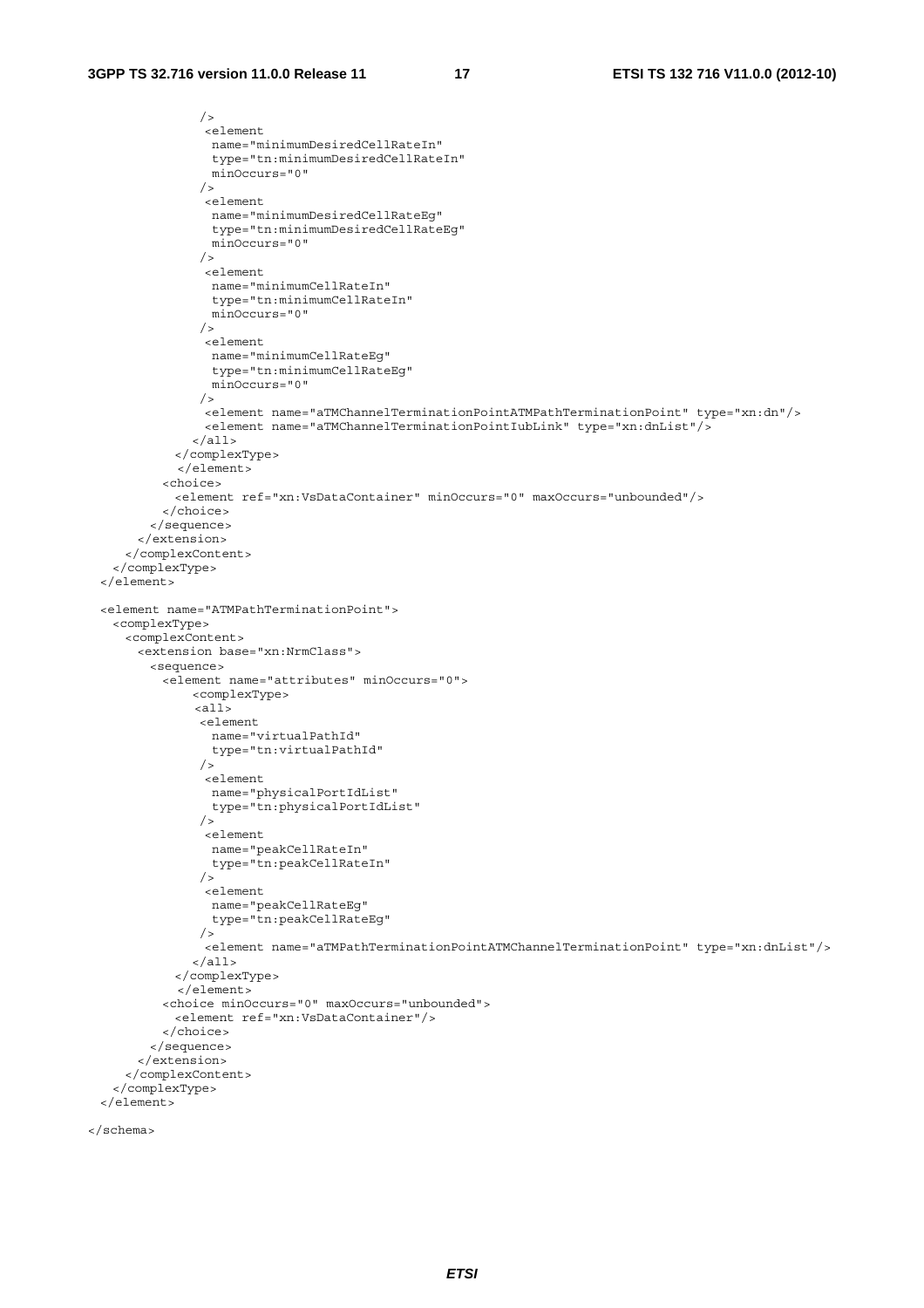# Annex C (informative): Change history

|                 | <b>Change history</b> |                                     |        |        |                                                                            |                |        |               |  |
|-----------------|-----------------------|-------------------------------------|--------|--------|----------------------------------------------------------------------------|----------------|--------|---------------|--|
| <b>Date</b>     |                       |                                     |        |        | <b>TSG #TSG Doc. CR Rev Subject/Comment</b>                                | <b>Cat Old</b> |        | <b>New</b>    |  |
| 05-2010         |                       | SA-48 SP-100278-                    |        | $\sim$ | Presentation to SA for information and approval                            | $-$            | $\sim$ | 1.0.0         |  |
| 06-2010 SA-48   |                       |                                     | $\sim$ | $- -$  | Publication                                                                |                | 1.0.0  | 10.0.0        |  |
|                 |                       | 10-2010 SA-49 SP-100489 001         |        |        | Correct attribute physicalLinkType to be aligned with IS                   |                |        | 10.0.0 10.1.0 |  |
|                 |                       | 12-2010  SA-50  SP-100833   002   2 |        |        | Correcting the attribute type and schema definition - Align with 32.712 IS |                |        | 10.1.0 10.2.0 |  |
| 09-2012 SA-57 - |                       |                                     |        |        | Automatic upgrade from previous Release version 10.2.0                     |                |        | 10.2.0 11.0.0 |  |